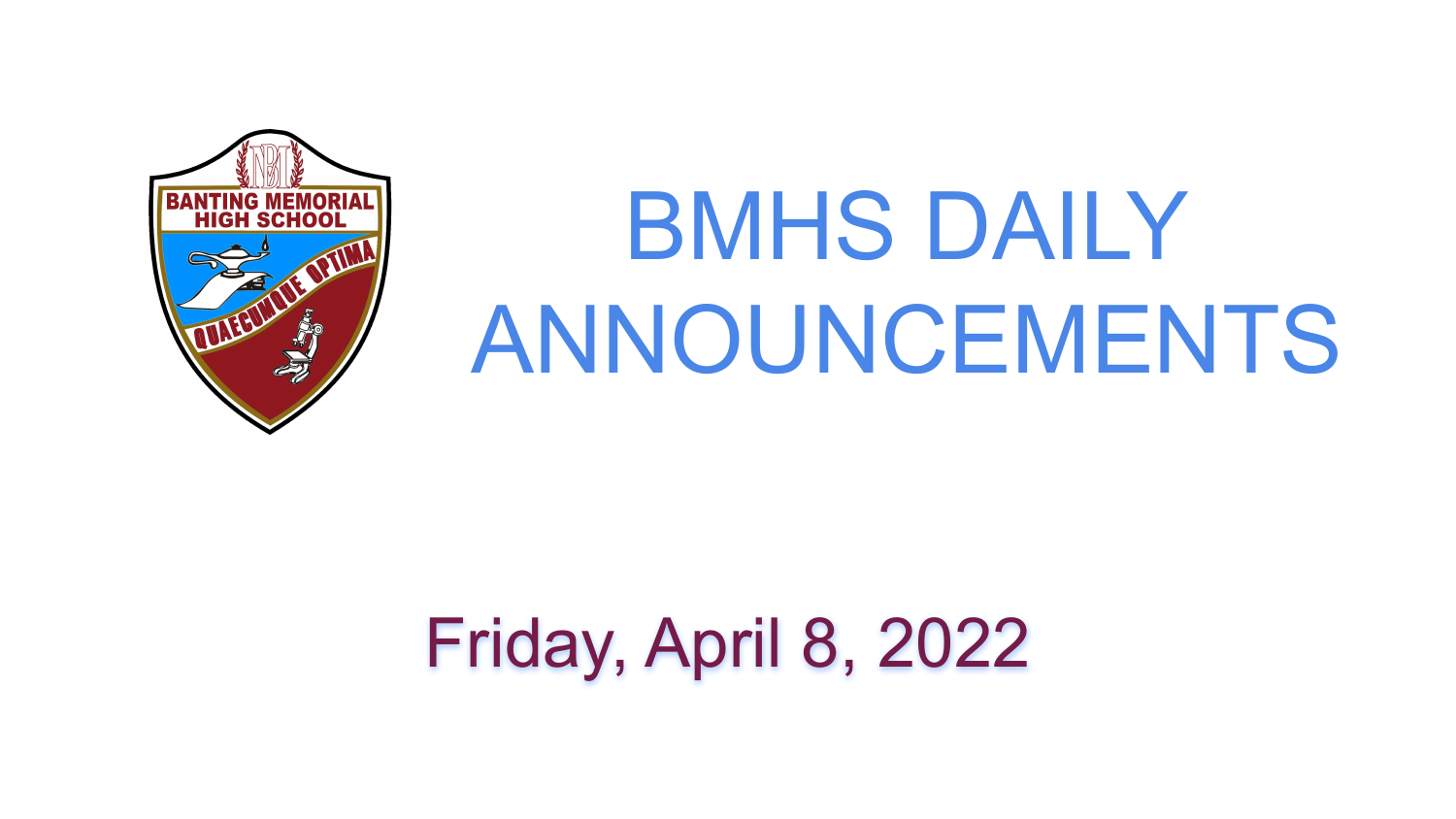### JOIN YOUR GOOGLE CLASSROOM



Friday, April 8, 2022



Google Classroom

Every student should join their graduating class' Google Classroom to stay up to date with grade specific announcements!

Grade 9 Class of 2025 - 7fdotgt

Grade 10 Class of 2024 - pqn6r6b

Grade 11 Class of 2023 - xmntytr

Grade 12 Class of 2022 - 5kuzhmr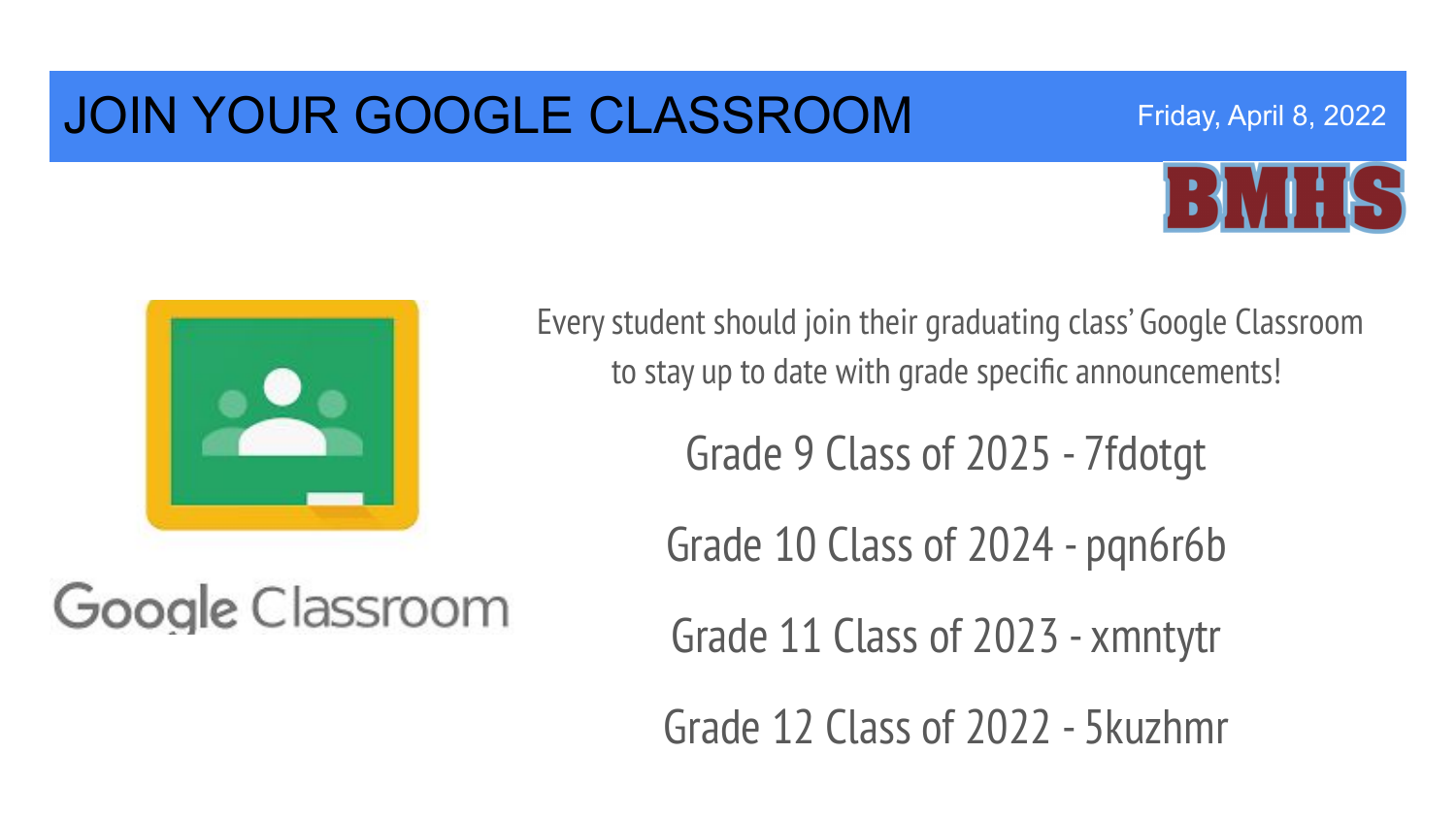#### DAILY SELF-SCREENING Friday, April 8, 2022 **Ontario** Ministry of Health | Ministry of Education **COVID-19 screening tool** for schools and child care settings **Version 4.6: March 21, 2022**

Reminder that all students must complete and pass the daily COVID-19 self-screening tool each day, prior to attending in-person learning.

Students will be asked, upon arrival at school, to confirm that it has been completed. QR Codes will also be posted outside the entrances to the school building.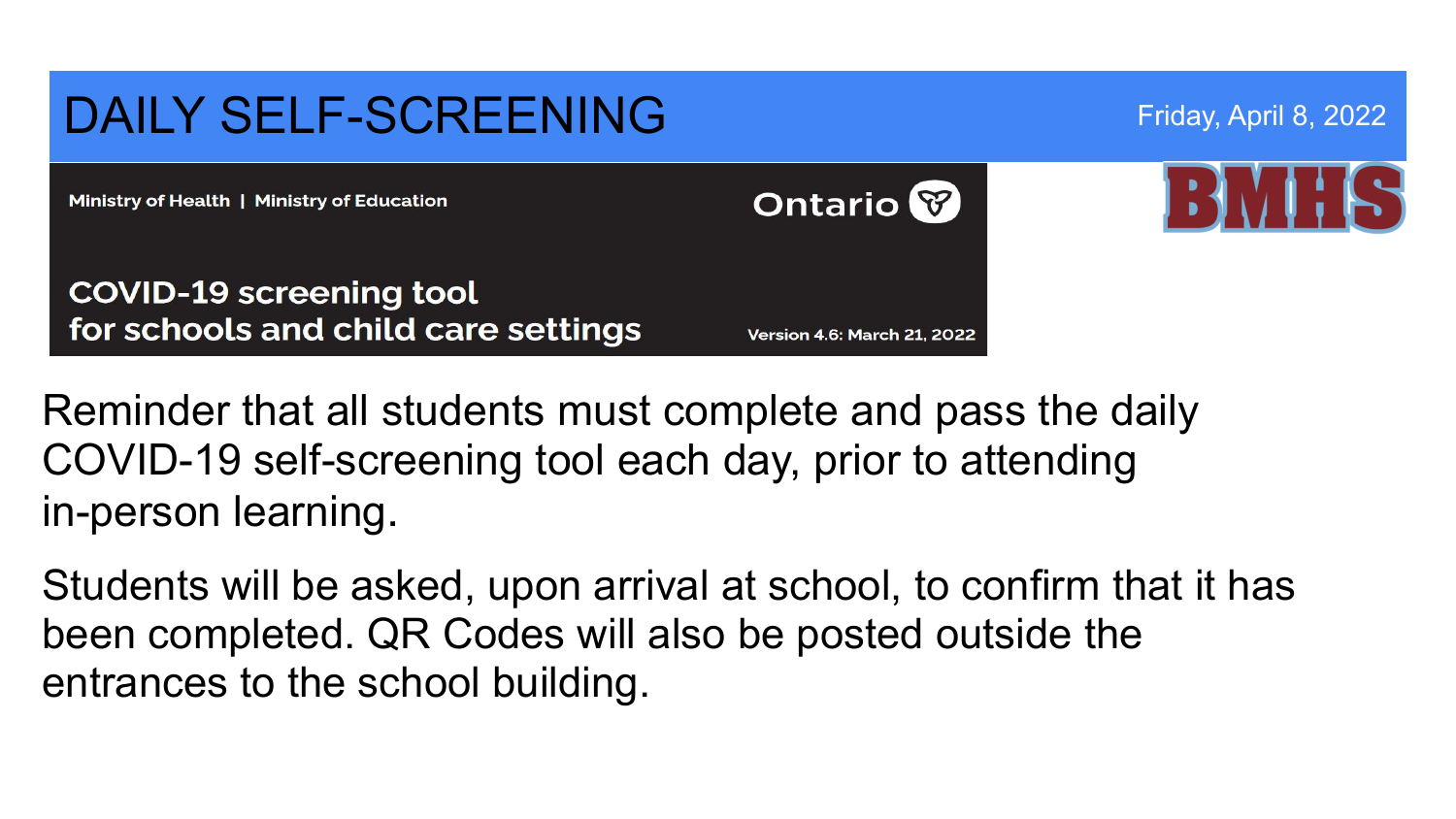### RELAY FOR LIFE THE RESERVE TO A RESERVE THE RESERVE TO A RESERVE TO A RESERVE TO A RESERVE TO A RESERVE TO A RESERVE TO A RESERVE TO A RESERVE TO A RESERVE TO A RESERVE TO A RESERVE TO A RESERVE TO A RESERVE TO A RESERVE T

June 9th is Relay for life! We hope to see everyone there to spread awareness for cancer research. Sign ups will be a QR- code outside of the main gym!

 Please contact Ms. Mitchell or the Leadership class for any further questions.



Photo credit:pinterest.com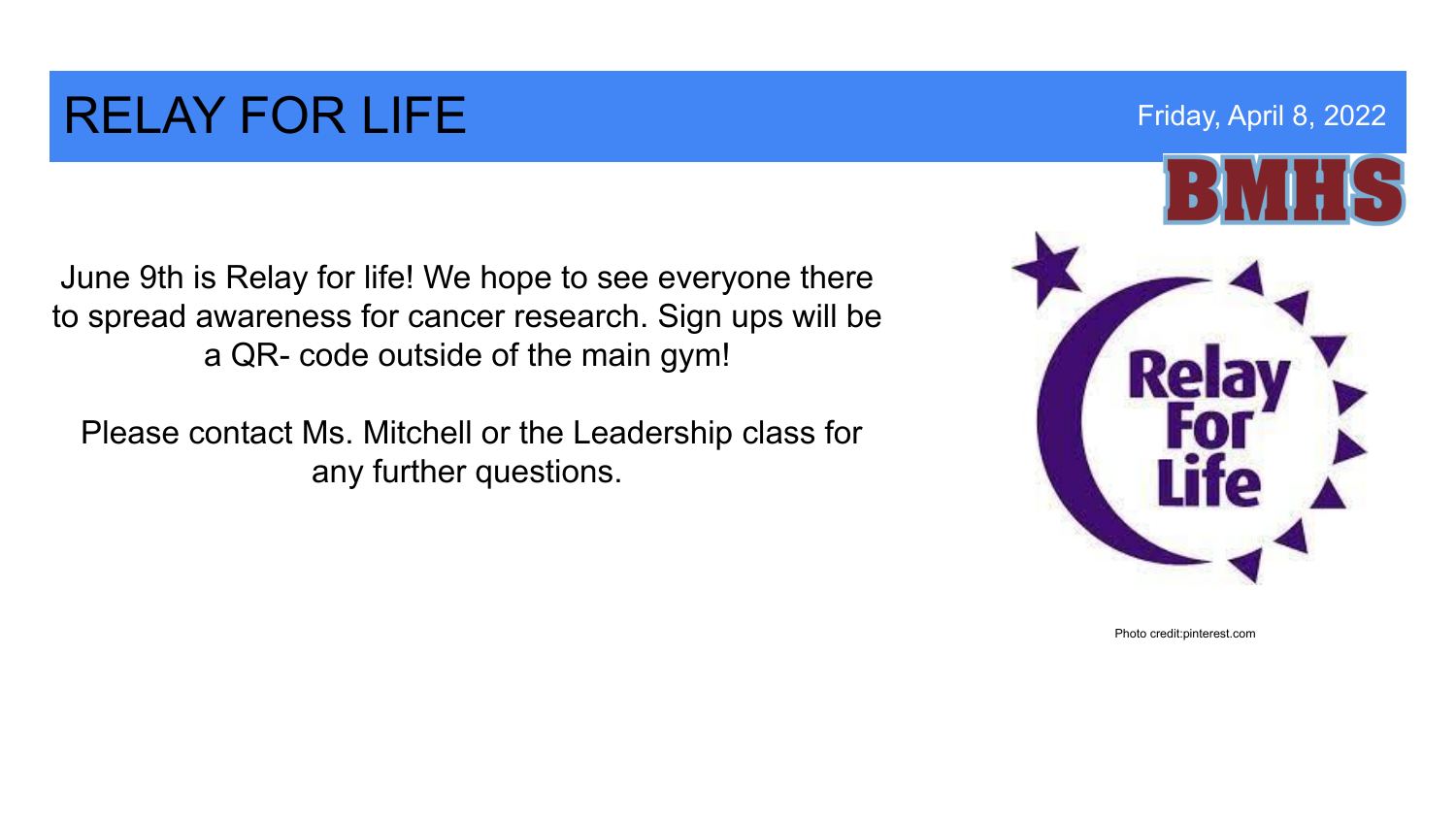

Attention Banting Students and BSA Members! You are all welcomed to bring your lunch and come to room 167 today at 11 for BSA. Come on out for some good music and conversation. We hope to see you there. Be sure to bring a friend.

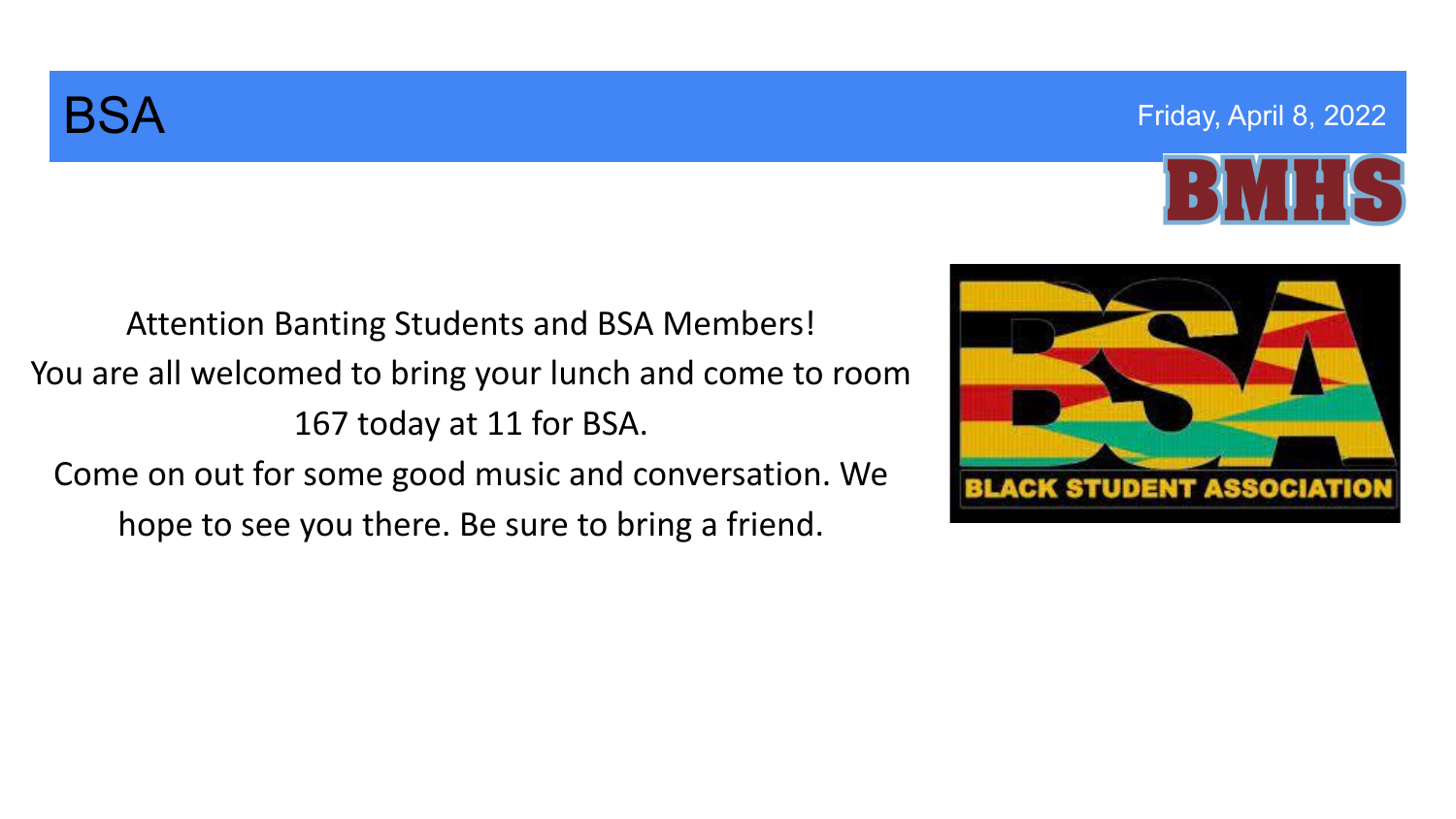#### GIRLS SLO-PITCH Friday, April 8, 2022

Girls Slo-Pitch Team is gearing up for tryouts. See the teams board outside the big gym to use the QR code to complete player survey. First team meeting will be on Wednesday April 13th during lunch in room 114.



Photo credit:id.pinterest.com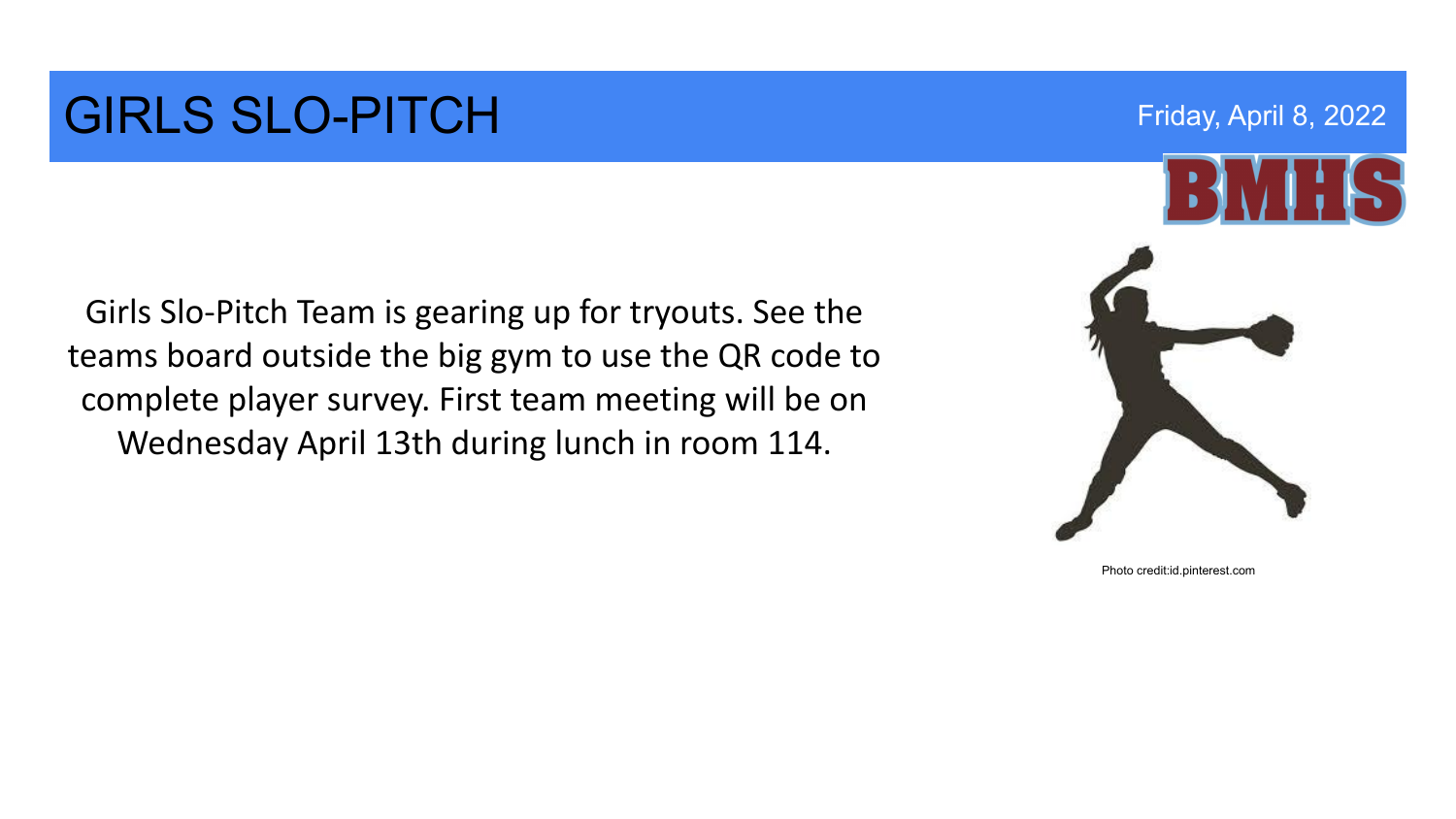### **FUNDRAISER FUNDRAISER FUNDRAISER FRIDAY ADDENTIFIER FRIDAY ADDENTIFIER FRIDAY ADDENTIFIER**

Hey Banting, got any old books you don't read and want to help fundraise for the life skills prom? Bring in all your old books and drop them in the box at the front of the library.



Photo credit:cliparts.zone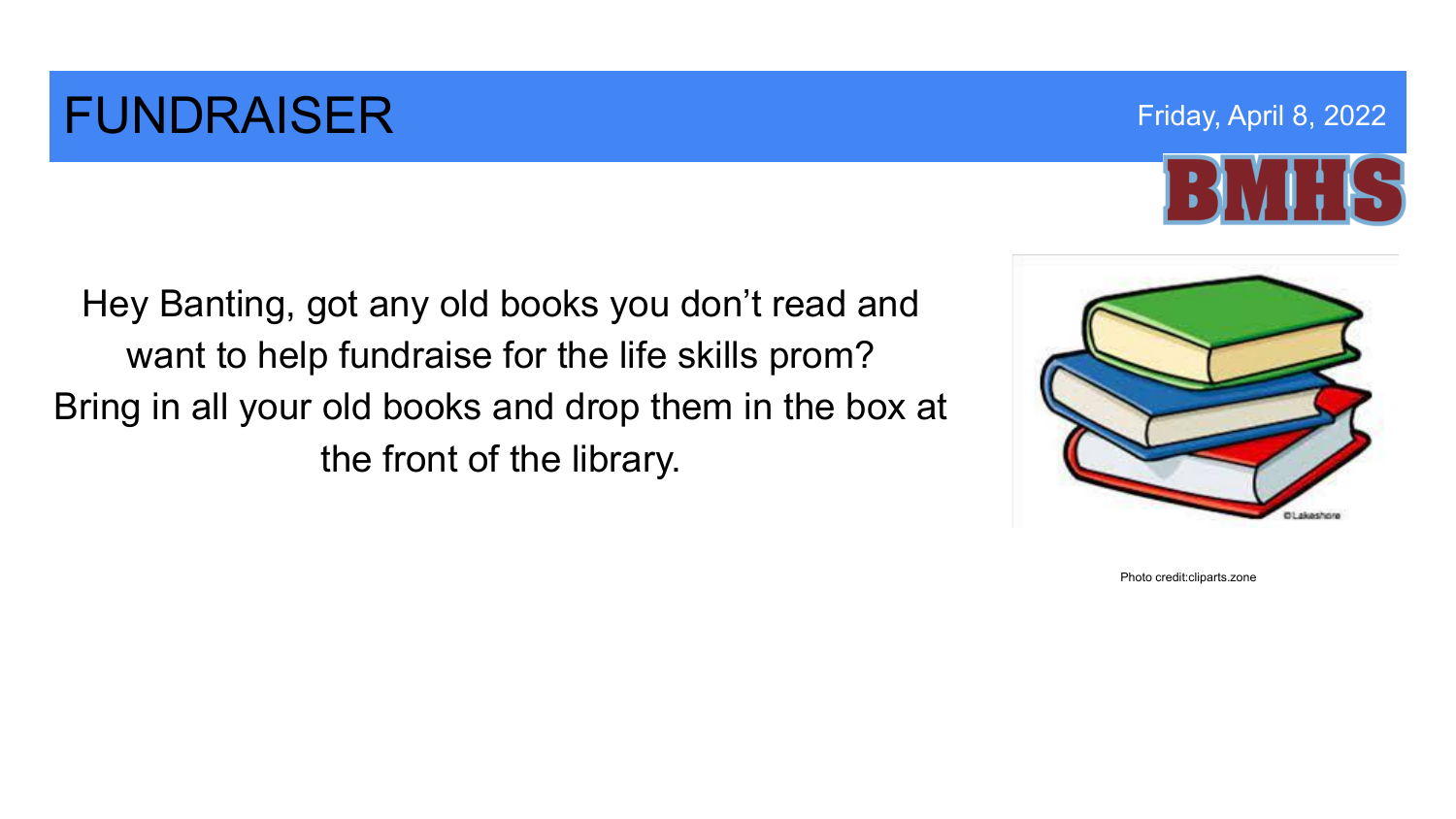#### LIFE SKILLS PROM FUNDRAISER Friday, April 8, 2022

Hey Banting! Just a reminder that the free throw competition is today at lunch in Gym 116. Bring a toonie and try to win a prize. See you there!!



Photo credit:pinterest.com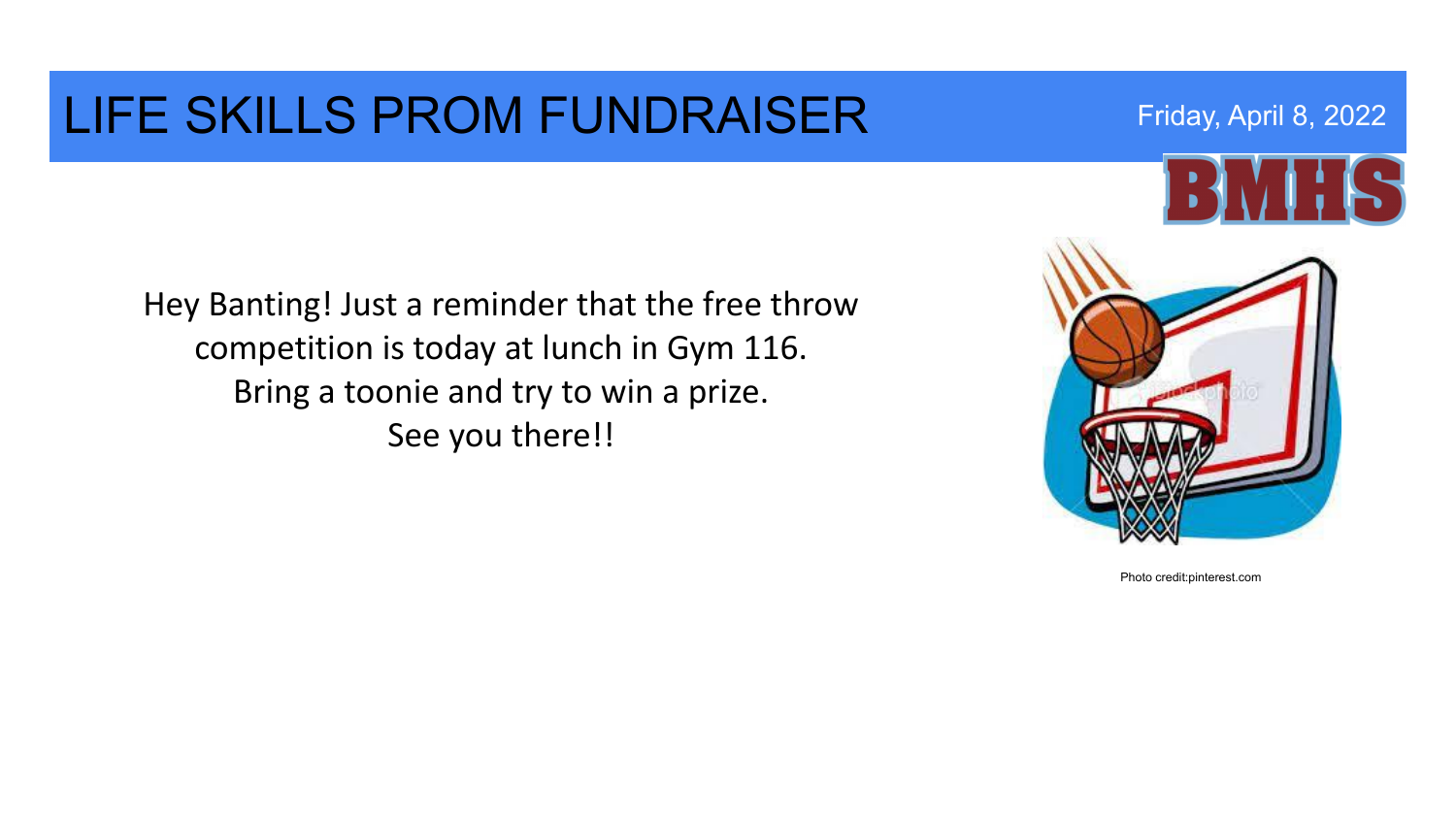### **ACTIVE APRIL ACTIVE APRIL**